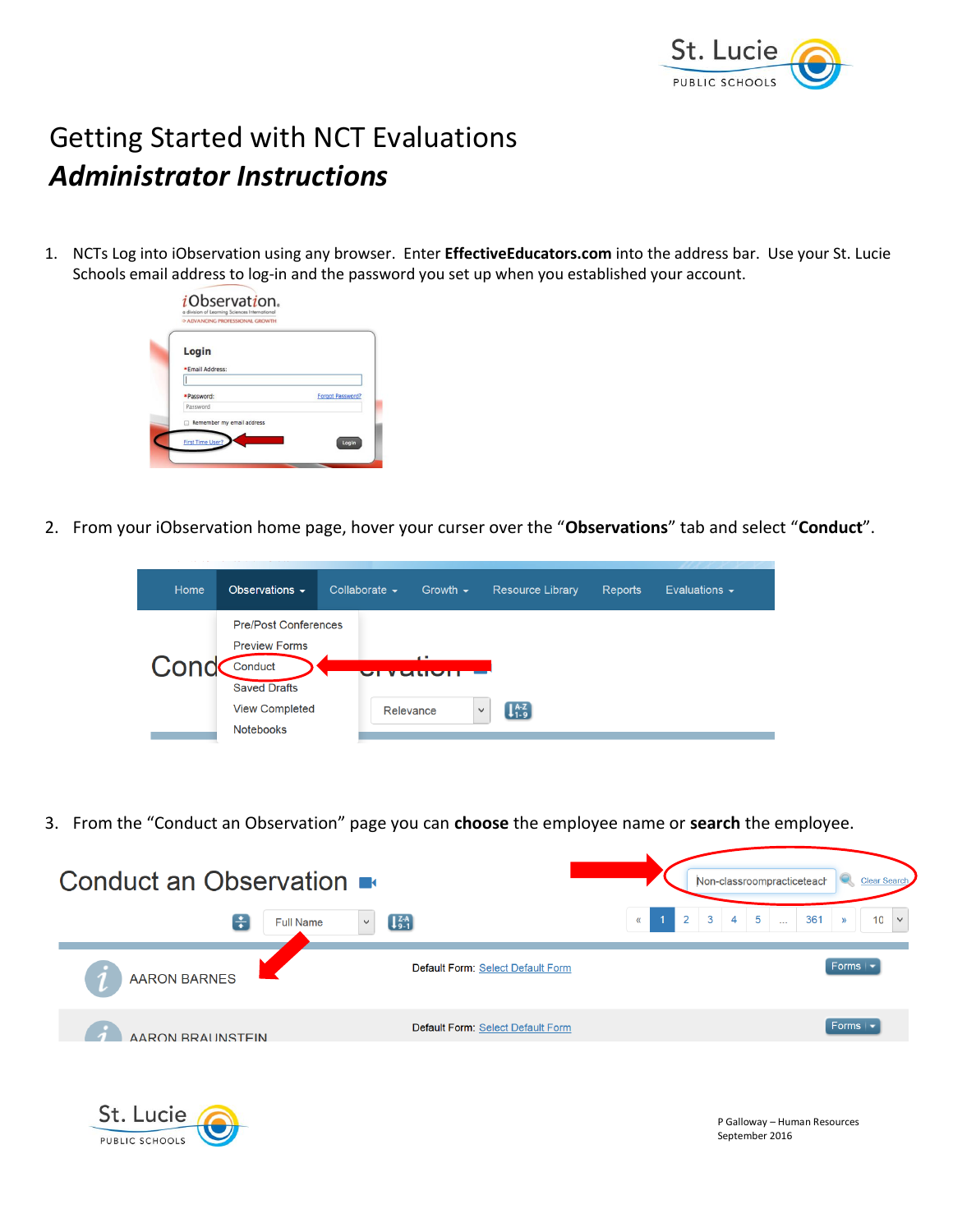4. Click on "**Begin**".



5. You will see the Non-Classroom Teacher Evaluation form. You can change forms on the prior page if necessary.



6. You will want to click **"Formal"** for the type of observation. You will not click on any indicators; simply click on the "**Save and Close**" button on the top right of the screen.



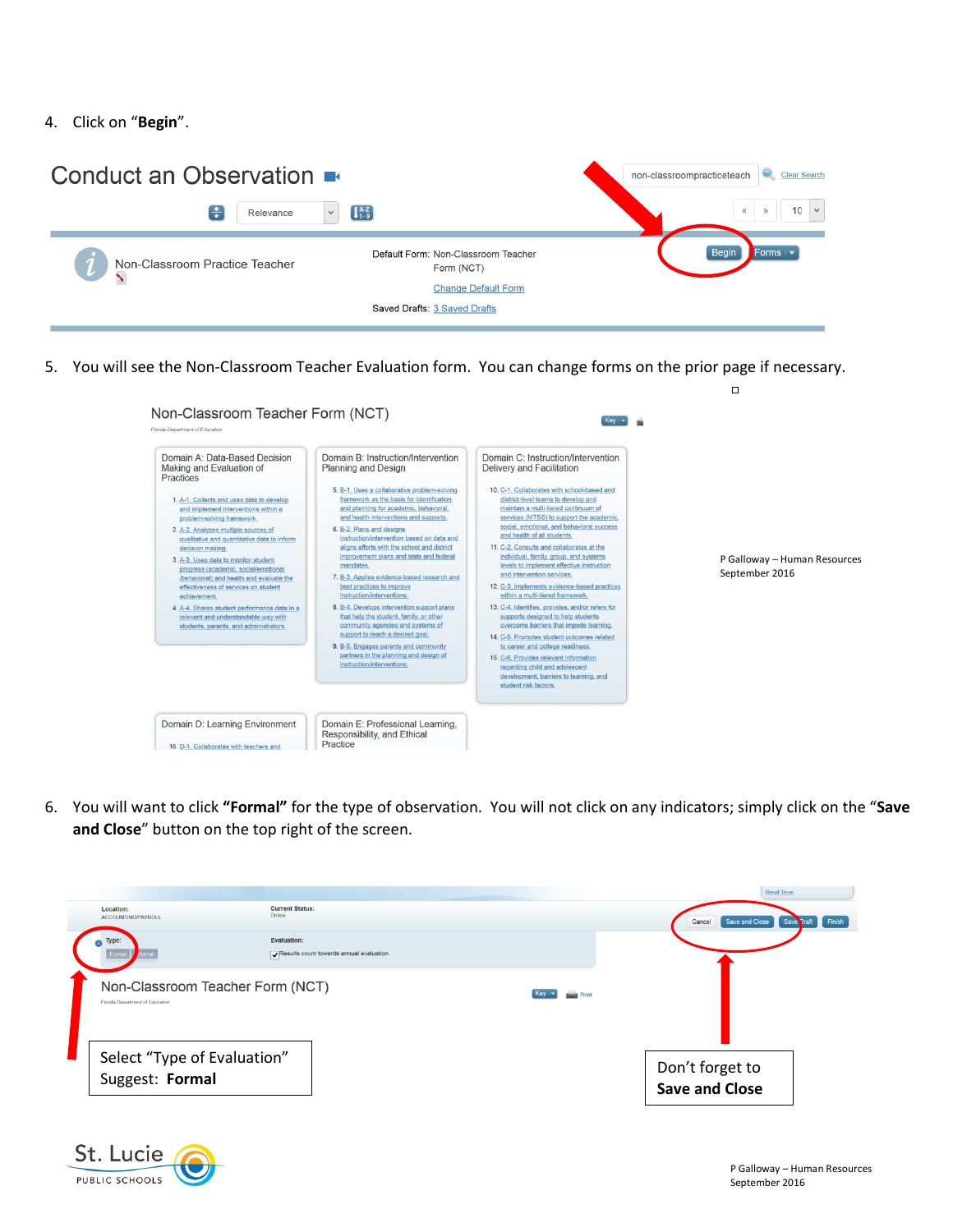7. You will be directed to the "**Saved Drafts**" page where you will activate sharing and collaboration with the teacher by clicking on the "**Share"** button.



8. When you click on the **"Share**" button you will see a drop down menu where you will click on "**Share with** (teacher name) --the teacher's name will be visible--In this example, my teacher's name is Non-Classroom Practice Teacher. This is a toggle which when shared will read *"Unshare with (teacher name)"*. Then click on **"Collaborate with (teacher name**)". This button works as a toggle as well and will read *"Uncollaborate with (teacher name*)". Notice that there is an "**Add others**" button. You may wish to add other evaluating Administrators on your team so they may also view the evaluation goals and plan. This is an important step in the NCT Observation/Evaluation Process which allows both you and the NCT to view the Indicator Goals created in Each Domain.

| Non-Classroom Practice Teacher | Form Name: Non-Classroom Teacher                     | Continue<br>$\blacksquare$ Share $\blacktriangleright$<br>Delete                             |  |
|--------------------------------|------------------------------------------------------|----------------------------------------------------------------------------------------------|--|
|                                | Form (NCT)<br>Date Started: Sep 14, 2016 10:50:10 AM | Share with Non-Classroom Practice Teacher<br>Collaborate with Non-Classroom Practice Teacher |  |
|                                | Last Updated: Sep 14, 2016 10:50:11 AM               | Add others                                                                                   |  |
|                                | Type: Standard                                       |                                                                                              |  |

9. You are able to see who you have shared and collaborated with from your menu. In red, you will note the words "**Sharing**" and "**Collaborating**". In the center you will notice that in this example it was shared with another administrator (Marla Grant) and the teacher (Non-Classroom Practice Teacher). **If you forgot to share and/or collaborate**, you may click the "**Continue**" button. You will be directed to the evaluation form, simply "**save and close**" and then share and collaborate as in step 8.



PUBLIC SCHOOLS

P Galloway – Human Resources

September 2016